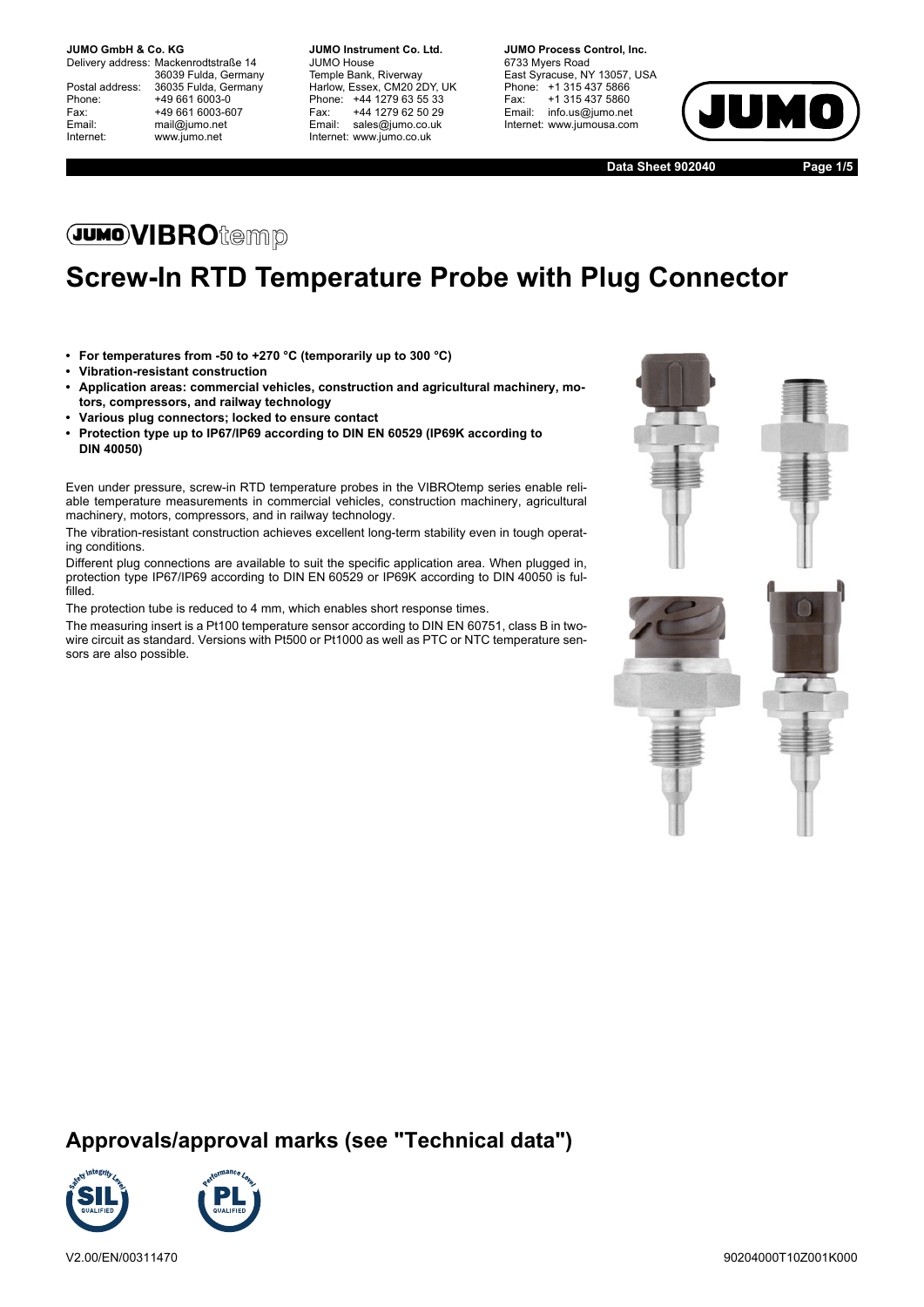Delivery address: Mackenrodtstraße 14 36039 Fulda, Germany<br>Postal address: 36035 Fulda, Germany Phone: +49 661 6003-0<br>
Fax: +49 661 6003-6<br>
Email: mail@jumo.net +49 661 6003-607 Email: mail@jumo.net<br>Internet: www.iumo.net www.jumo.net

**JUMO Instrument Co. Ltd.** JUMO House Temple Bank, Riverway<br>Harlow, Essex, CM20 2DY, UK Phone: +44 1279 63 55 33 Fax: +44 1279 62 50 29<br>Email: sales@jumo.co.uk Internet: www.jumo.co.uk

**JUMO Process Control. Inc.** 6733 Myers Road East Syracuse, NY 13057, USA<br>Phone: +1 315 437 5866<br>Fax: +1 315 437 5860 Email: info.us@jumo.net Internet: www.jumousa.com



**Data Sheet 902040 Page 2/5**

# **Technical data**

| Basic types                                | 902040/10: AMP plug connector (Junior Power Timer), IP67                                                                   |  |  |  |  |
|--------------------------------------------|----------------------------------------------------------------------------------------------------------------------------|--|--|--|--|
|                                            | 902040/12: machine connector M12 × 1. IP67                                                                                 |  |  |  |  |
|                                            | 902040/15: bayonet connector according to DIN 72585, IP69/IP69K                                                            |  |  |  |  |
|                                            | 902040/17: Bosch compact connector 1.1, IP69/IP69K                                                                         |  |  |  |  |
| Process connection                         | Thread M14 $\times$ 1.5 (standard), more upon request                                                                      |  |  |  |  |
| Protection tube                            | Stainless steel or brass                                                                                                   |  |  |  |  |
| Measuring insert                           | Pt100, Pt500, or Pt1000 temperature sensors according to DIN EN 60751, class B in two-wire cir-<br>cuit, more upon request |  |  |  |  |
| Vibration stability (depending on version) | Frequencies from 10 to 3000 Hz                                                                                             |  |  |  |  |
|                                            | Acceleration up to 30 g                                                                                                    |  |  |  |  |
|                                            | Shock up to 100 g/5 ms                                                                                                     |  |  |  |  |
| Protection type (when plugged in)          | IP67/IP69 according to DIN EN 60529 (IP69K according to DIN 40050), see technical data for "Ba-<br>sic Types"              |  |  |  |  |
| Response times                             | In water with a flow velocity of 0.4 m/s                                                                                   |  |  |  |  |
|                                            | Ø 4 mm: $t_{0.5}$ = 1.2 s, $t_{0.9}$ = 6 s                                                                                 |  |  |  |  |
| Accessories                                | Coupling for each basic type (see data sheet 909760)                                                                       |  |  |  |  |
| Variable features                          | Insertion length                                                                                                           |  |  |  |  |
| (special version)                          | Protection tube diameter                                                                                                   |  |  |  |  |
|                                            | Wall thickness                                                                                                             |  |  |  |  |
|                                            | Process connection (thread type)                                                                                           |  |  |  |  |
|                                            | Thread undercut (DIN 3852 standard, form A)                                                                                |  |  |  |  |
|                                            | Protection tube material                                                                                                   |  |  |  |  |
|                                            | Measuring insert                                                                                                           |  |  |  |  |
|                                            | <b>Extension tube</b>                                                                                                      |  |  |  |  |
|                                            | Connector                                                                                                                  |  |  |  |  |

### **Approvals/approval marks**

| <b>Approval mark</b>              | <b>Test facility</b> | Certificate/certification<br>number | Inspection basis | <b>Valid for</b>                                                       |
|-----------------------------------|----------------------|-------------------------------------|------------------|------------------------------------------------------------------------|
| I SIL QUALIFIED<br>l PL QUALIFIED |                      |                                     |                  | Extra code 658<br>in conjunction with declara-<br>tion of manufacturer |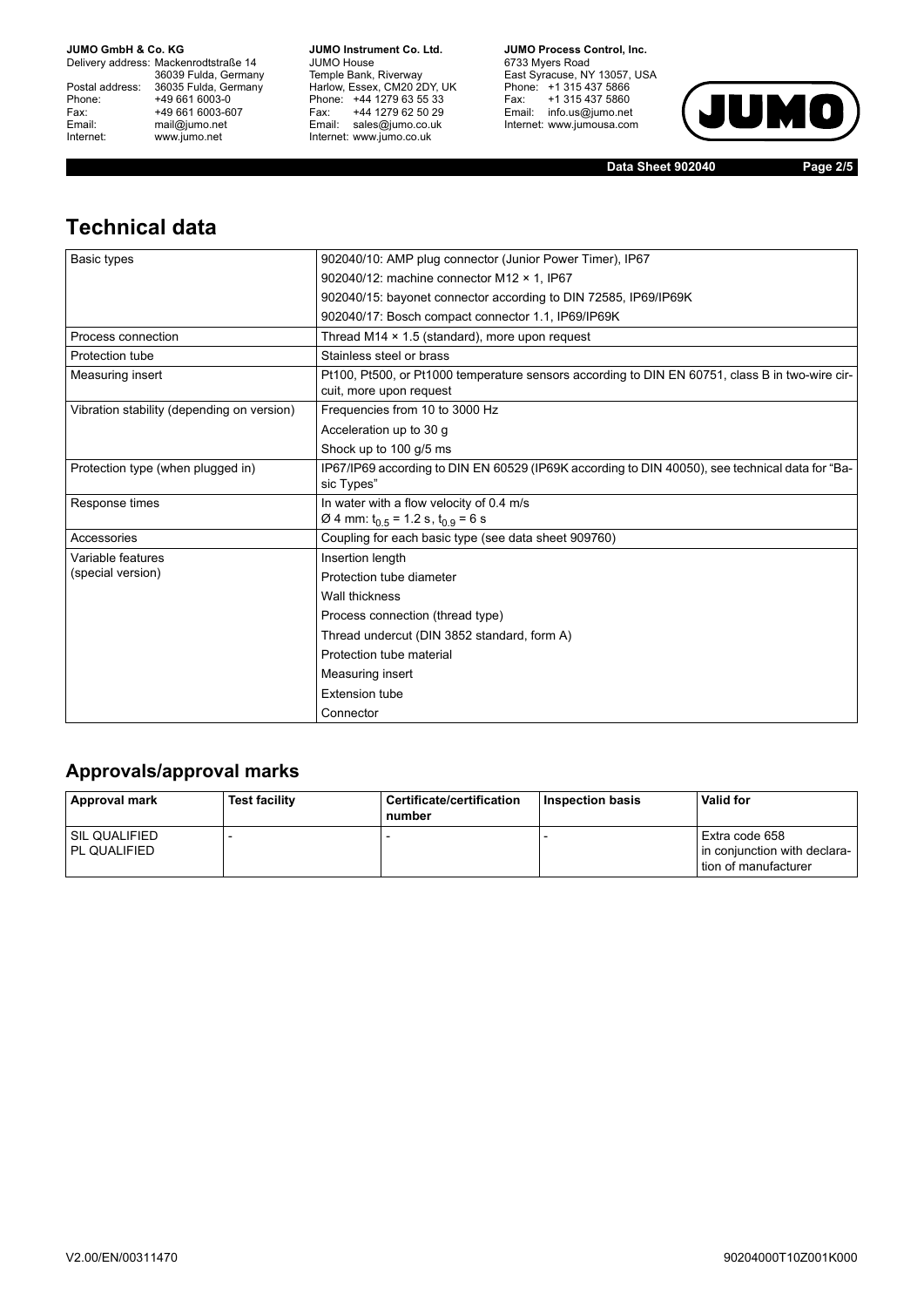Delivery address: Mackenrodtstraße 14 36039 Fulda, Germany<br>Postal address: 36035 Fulda, Germany Phone: +49 661 6003-0<br>
Fax: +49 661 6003-6<br>
Email: mail@jumo.net +49 661 6003-607 Email: mail@jumo.net<br>Internet: www.iumo.net www.jumo.net

**JUMO Instrument Co. Ltd.** JUMO House Temple Bank, Riverway<br>Harlow, Essex, CM20 2DY, UK Phone: +44 1279 63 55 33<br>Fax: +44 1279 62 50 29 +44 1279 62 50 29 Email: sales@jumo.co.uk Internet: www.jumo.co.uk

**JUMO Process Control, Inc.** 6733 Myers Road East Syracuse, NY 13057, USA<br>Phone: +1 315 437 5866<br>Fax: +1 315 437 5860 Email: info.us@jumo.net Internet: www.jumousa.com



**Data Sheet 902040 Page 3/5**

## **Dimensions**





Basic type 902040/10 Basic type 902040/12







Basic type 902040/15 Basic type 902040/17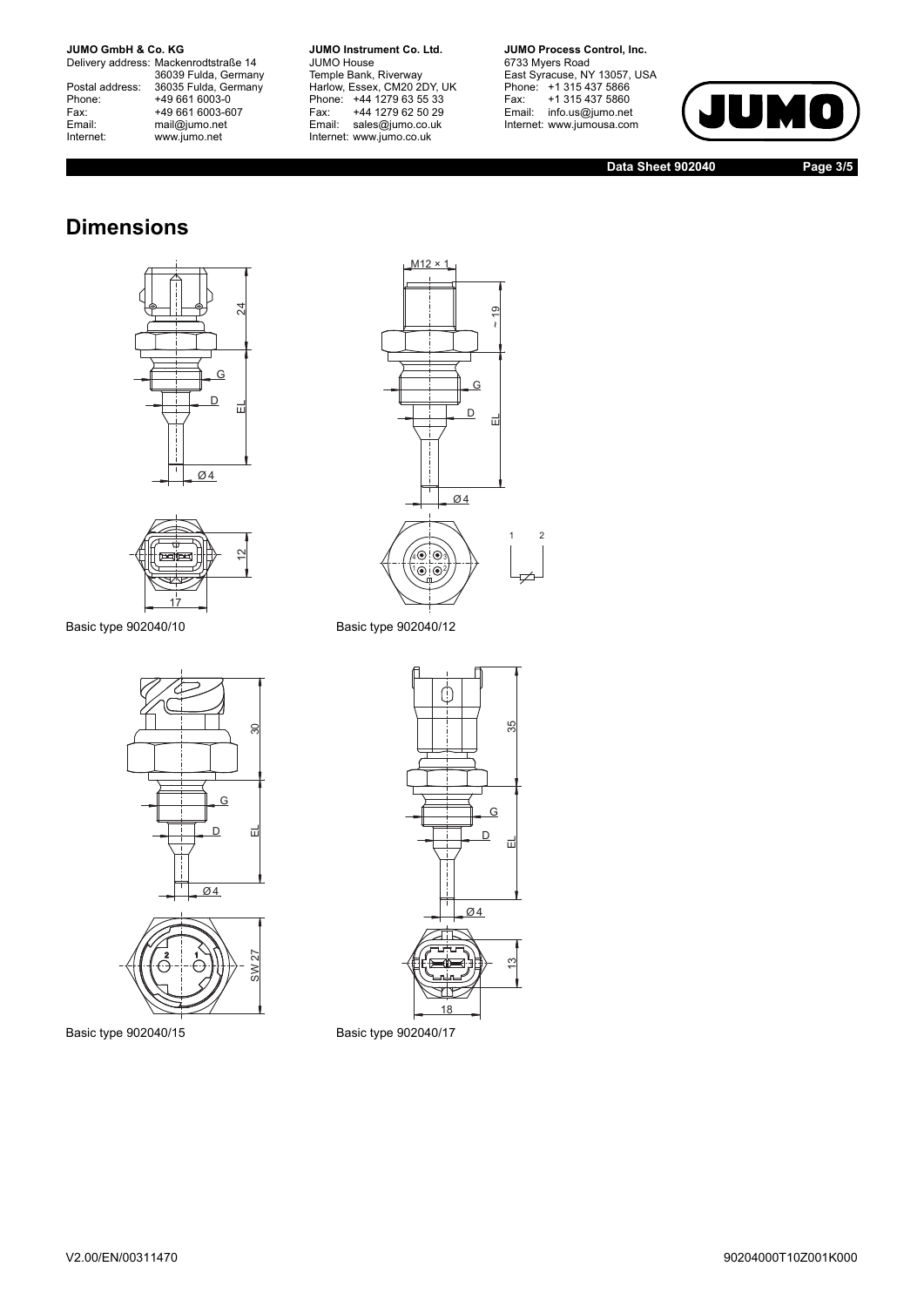Delivery address: Mackenrodtstraße 14 36039 Fulda, Germany<br>Postal address: 36035 Fulda, Germany Phone: +49 661 6003-0<br>
Fax: +49 661 6003-6<br>
Email: mail@jumo.net +49 661 6003-607 Email: mail@jumo.net<br>Internet: www.iumo.net www.jumo.net

**JUMO Instrument Co. Ltd.** JUMO House Temple Bank, Riverway<br>Harlow, Essex, CM20 2DY, UK<br>Phone: +44 1279 63 55 33 Fax: +44 1279 62 50 29 Fax: +44 1279 62 50 29<br>Email: sales@jumo.co.uk Internet: www.jumo.co.uk

**JUMO Process Control. Inc.** 6733 Myers Road East Syracuse, NY 13057, USA<br>Phone: +1 315 437 5866<br>Fax: +1 315 437 5860 Email: info.us@jumo.net Internet: www.jumousa.com



**Data Sheet 902040 Page 4/5**

# **Order details**

|   |   |   |   |                | (1) | <b>Basic type</b>                                                                           |  |
|---|---|---|---|----------------|-----|---------------------------------------------------------------------------------------------|--|
|   |   |   |   | 902040/10      |     | Screw-in RTD temperature probe<br>with AMP plug connector (Junior Power Timer)              |  |
|   |   |   |   | 902040/12      |     | Screw-in RTD temperature probe<br>with machine connector M12 $\times$ 1                     |  |
|   |   |   |   | 902040/15      |     | Screw-in RTD temperature probe<br>with bayonet connector according to DIN 72585             |  |
|   |   |   |   | 902040/17      |     | Screw-in RTD temperature probe<br>with Bosch compact connector 1.1                          |  |
|   |   |   |   |                | (2) | Operating temperature in °C                                                                 |  |
| х | x | x | x | 370            |     | -50 to +150 $^{\circ}$ C                                                                    |  |
| х |   | x | x | 387            |     | -50 to +270 °C (temporarily 300 °C)                                                         |  |
|   |   |   |   |                | (3) | <b>Measuring insert</b>                                                                     |  |
| х | х | х | x | 1003           |     | 1× Pt100 in two-wire circuit                                                                |  |
| х | х | x | x | 1004           |     | 1× Pt500 in two-wire circuit                                                                |  |
| х | х | x | x | 1005           |     | 1× Pt1000 in two-wire circuit                                                               |  |
| х | x | x | x | 9999           |     | According to customer specification                                                         |  |
|   |   |   |   |                | (4) | Tolerance class according to DIN EN 60751                                                   |  |
| х | x | x | x | $\mathbf 0$    |     | None                                                                                        |  |
| х | x | x | х | $\mathbf{1}$   |     | Class B                                                                                     |  |
| х | X | X | x | $\overline{2}$ |     | Class A                                                                                     |  |
|   |   |   |   |                | (5) | Protection tube diameter D in mm                                                            |  |
| х | х | x | x | 7.5            |     | $\varnothing$ 7.5 mm stepped down to $\varnothing$ 4 mm                                     |  |
|   |   |   |   |                | (6) | Insertion length EL in mm                                                                   |  |
| х | X | x | x | 29             |     | 29 mm                                                                                       |  |
|   |   |   |   |                |     | (7) Process connection                                                                      |  |
| х | x | x | X | 121            |     | Screw connection M14 × 1.5                                                                  |  |
|   |   |   |   |                | (8) | <b>Protection tube material</b>                                                             |  |
| х | x | x | x | 20             |     | CrNi (stainless steel)                                                                      |  |
| х | x | x | x | 46             |     | CuZn (brass)                                                                                |  |
|   |   |   |   |                | (9) | <b>Extra codes</b>                                                                          |  |
| х | X | x | X | 000            |     | None                                                                                        |  |
| х | x | x | X | 658            |     | SIL and PL compatible with safety temperature limiter and safety temperature monitor 70115X |  |

|               |           | ָ<br>. . |                          | w    |               | 14 |        | (5        |               | (6 |               |     |                          | 6) | (9) |
|---------------|-----------|----------|--------------------------|------|---------------|----|--------|-----------|---------------|----|---------------|-----|--------------------------|----|-----|
| Order code    |           |          |                          |      | $\sim$ $\sim$ |    | $\sim$ |           | $\sim$ $\sim$ |    | $\sim$ $\sim$ |     | $\overline{\phantom{a}}$ |    |     |
| Order example | 902040/10 | 387      | $\overline{\phantom{0}}$ | 1003 |               |    |        | - -<br>ن. |               | 29 |               | 12' |                          | 20 | 000 |